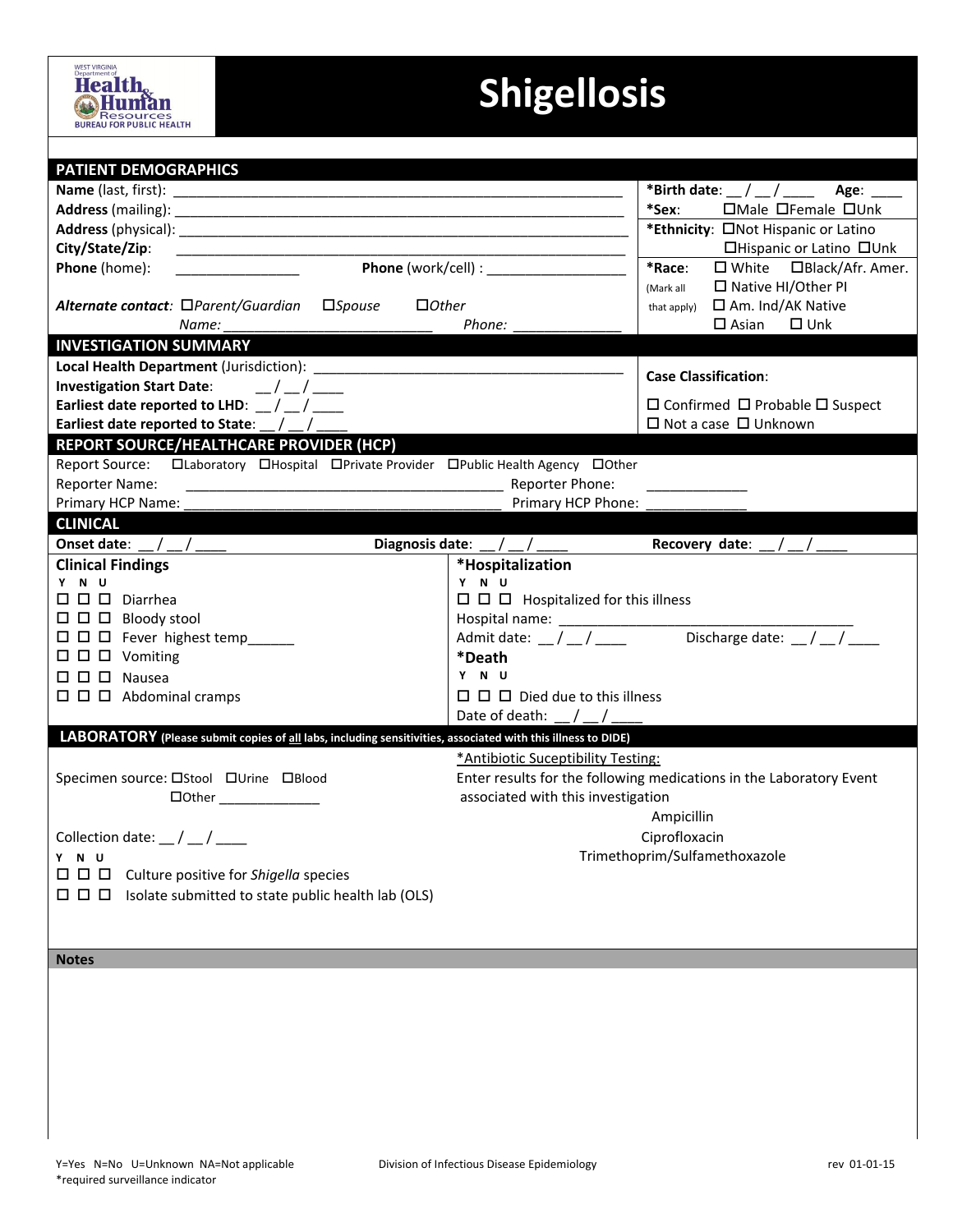| <b>INFECTION TIMELINE</b>                                                                                                                                                                                                                                                                                                                                                                                                                                                        |                                                                                                                                                                                                                                             |                                  |                 |                              |                                                                                                                                            |
|----------------------------------------------------------------------------------------------------------------------------------------------------------------------------------------------------------------------------------------------------------------------------------------------------------------------------------------------------------------------------------------------------------------------------------------------------------------------------------|---------------------------------------------------------------------------------------------------------------------------------------------------------------------------------------------------------------------------------------------|----------------------------------|-----------------|------------------------------|--------------------------------------------------------------------------------------------------------------------------------------------|
| <i>Instructions:</i><br>Enter onset date in grey                                                                                                                                                                                                                                                                                                                                                                                                                                 |                                                                                                                                                                                                                                             | $-7$                             | Exposure period |                              | Onset date                                                                                                                                 |
| box. Count backward to<br>determine probable                                                                                                                                                                                                                                                                                                                                                                                                                                     | Days from onset                                                                                                                                                                                                                             | (Max Incubation)                 |                 | $-1$<br>(Min Incubation)     |                                                                                                                                            |
| exposure period                                                                                                                                                                                                                                                                                                                                                                                                                                                                  | <b>Calendar dates:</b>                                                                                                                                                                                                                      |                                  |                 |                              |                                                                                                                                            |
|                                                                                                                                                                                                                                                                                                                                                                                                                                                                                  |                                                                                                                                                                                                                                             |                                  |                 |                              |                                                                                                                                            |
| <b>EPIDEMIOLOGIC EXPOSURES</b>                                                                                                                                                                                                                                                                                                                                                                                                                                                   |                                                                                                                                                                                                                                             |                                  |                 |                              | *Is case member of a high risk occupation?                                                                                                 |
| Y N U<br>$\Box$ $\Box$ * Contact with diapered or incontinent child?<br>$\Box$ $\Box$ Does case know anyone with similar symptoms or illness?<br>$\Box$ $\Box$ $\Box$ Contact with a lab confirmed case of Shigellosis?<br>If yes, type of contact: □Household □Sexual □ Casual □ Other<br>$\Box$ $\Box$ $\Box$ *Live in a congregate setting?<br>$\Box$ $\Box$ $\Box$ Exposed to raw sewage?<br>$\Box$ $\Box$ $\Box$ *Drank untreated/unchlorinated water (e.g. surface, well)? |                                                                                                                                                                                                                                             |                                  |                 | (Mark one)<br>$\Box$ Student | $\square$ Food Handler<br>$\Box$ Health Care Worker<br>□ Day Care Worker/Attendee<br>$\Box$ None of Above<br>Employer/School Name: _______ |
| $\Box$ $\Box$ Travel to another state or country? If yes, where ___________                                                                                                                                                                                                                                                                                                                                                                                                      |                                                                                                                                                                                                                                             |                                  |                 |                              |                                                                                                                                            |
|                                                                                                                                                                                                                                                                                                                                                                                                                                                                                  |                                                                                                                                                                                                                                             |                                  |                 |                              |                                                                                                                                            |
| Date                                                                                                                                                                                                                                                                                                                                                                                                                                                                             | Attend any group activitites, parties or gatherings? Yes / No                                                                                                                                                                               | Activity                         | If yes, list    |                              | Location                                                                                                                                   |
|                                                                                                                                                                                                                                                                                                                                                                                                                                                                                  |                                                                                                                                                                                                                                             |                                  |                 |                              |                                                                                                                                            |
|                                                                                                                                                                                                                                                                                                                                                                                                                                                                                  |                                                                                                                                                                                                                                             |                                  |                 |                              |                                                                                                                                            |
| Eat at any restaurant in the last 7 days?                                                                                                                                                                                                                                                                                                                                                                                                                                        |                                                                                                                                                                                                                                             | Yes / No                         | If yes, list    |                              |                                                                                                                                            |
| Date                                                                                                                                                                                                                                                                                                                                                                                                                                                                             |                                                                                                                                                                                                                                             | Name of Restaurant               |                 |                              | Location                                                                                                                                   |
|                                                                                                                                                                                                                                                                                                                                                                                                                                                                                  |                                                                                                                                                                                                                                             |                                  |                 |                              |                                                                                                                                            |
| Complete Open-Ended Food History on next page.<br>Information does not need entered into WVEDSS, however it should be kept with the paper record of the case. State<br>health department staff may request if case is later identified as part of an outbreak.                                                                                                                                                                                                                   |                                                                                                                                                                                                                                             |                                  |                 |                              |                                                                                                                                            |
|                                                                                                                                                                                                                                                                                                                                                                                                                                                                                  |                                                                                                                                                                                                                                             | Food History Completed? Yes / No |                 |                              |                                                                                                                                            |
| <b>PUBLIC HEALTH ISSUES</b>                                                                                                                                                                                                                                                                                                                                                                                                                                                      |                                                                                                                                                                                                                                             |                                  |                 |                              | <b>PUBLIC HEALTH ACTIONS</b>                                                                                                               |
| Name                                                                                                                                                                                                                                                                                                                                                                                                                                                                             | If any household member is symptomatic, the member is epi-linked and<br>therefore is a probable case and should be investigated further. A stool<br>culture and disease case report should be completed.<br>Relationship to Case Onset Date |                                  | Lab Testing     | Y N NA                       | $\Box$ $\Box$ Exclude individuals in sensitive<br>Occupations(food, HCW, child care)                                                       |
|                                                                                                                                                                                                                                                                                                                                                                                                                                                                                  |                                                                                                                                                                                                                                             |                                  |                 |                              | $\Box$ $\Box$ Restaurant inspection<br>$\Box$ $\Box$ $\Box$ Child care inspection                                                          |
|                                                                                                                                                                                                                                                                                                                                                                                                                                                                                  |                                                                                                                                                                                                                                             |                                  |                 |                              | $\Box$ $\Box$ Culture symptomatic contacts                                                                                                 |
|                                                                                                                                                                                                                                                                                                                                                                                                                                                                                  |                                                                                                                                                                                                                                             |                                  |                 |                              | $\Box$ $\Box$ Patient is lost to follow up                                                                                                 |
| Y N NA<br>$\Box$ $\Box$ Employed as food handler<br>$\Box$ $\Box$ Non-occupational food handling (e.g. pot lucks, receptions)<br>(food, HCW, child care)<br>$\Box$ $\Box$ $\Box$ Case is part of an outbreak<br><b>Outbreak Name:</b>                                                                                                                                                                                                                                            |                                                                                                                                                                                                                                             |                                  |                 |                              |                                                                                                                                            |
|                                                                                                                                                                                                                                                                                                                                                                                                                                                                                  |                                                                                                                                                                                                                                             |                                  |                 |                              |                                                                                                                                            |